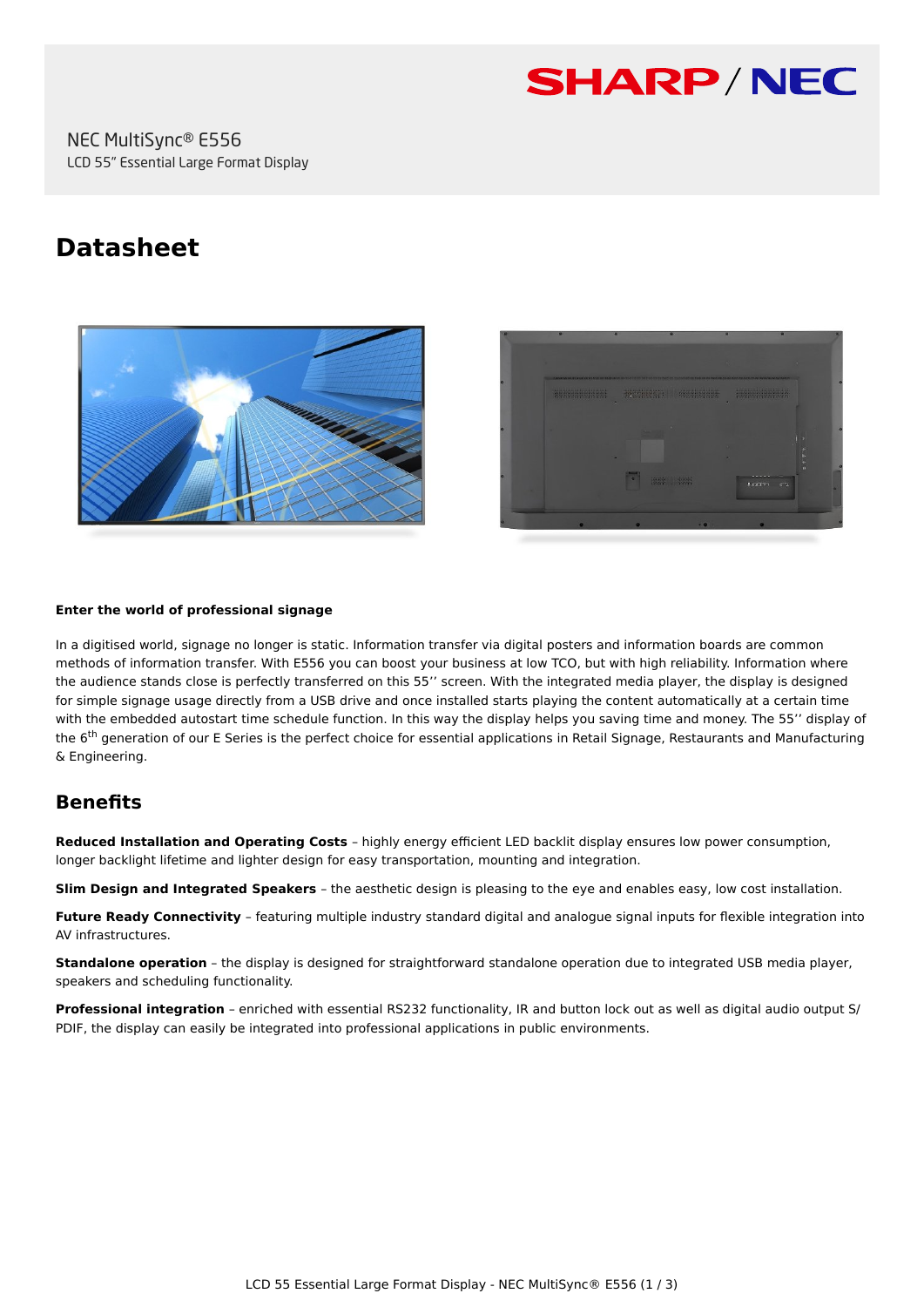## **Product Information**

| <b>Product Name</b> | NEC MultiSync® E556                    |
|---------------------|----------------------------------------|
| Product Group       | LCD 55" Essential Large Format Display |
| Order Code          | 60004023                               |

### **Display**

| Panel Technology                | S-IPS with Direct LED backlights                            |
|---------------------------------|-------------------------------------------------------------|
| Active Screen Area (W x H)      | 1,210 x 680                                                 |
| [mm]                            |                                                             |
| Screen Size [inch/cm]           | 55 / 140                                                    |
| Aspect Ratio                    | 16:9                                                        |
| Brightness [cd/m <sup>2</sup> ] | 350                                                         |
| Contrast Ratio (typ.)           | 1200:1                                                      |
| Viewing Angle [°]               | 176 horizontal / 176 vertical (typ. at contrast ratio 20:1) |
| Response Time (typ.) [ms]       | 9                                                           |
| Panel Refresh Rate [Hz]         | 60                                                          |
| Haze Level [%]                  | Standard (1)                                                |
| Supported Orientation           | Landscape                                                   |
|                                 |                                                             |

# **Resolution**

| Native Resolution      | 1920 x 1080     |                     |                    |                  |  |
|------------------------|-----------------|---------------------|--------------------|------------------|--|
| Supported Resolutions  | 1024 x 768;     | 1280 x 720;         | 1920 x 1080;       | $800 \times 600$ |  |
|                        | 1280 x 1024;    | $1280 \times 800$ ; | $640 \times 480$ : |                  |  |
| Supported on HDMI only | 1080i (50 Hz);  | 1080p(24 Hz);       | 480i (60 Hz);      | 576p (50 Hz);    |  |
|                        | 1080i (60 Hz);  | 1080p (30 Hz);      | 480p (60 Hz);      | 720p (50 Hz);    |  |
|                        | $1080p(0 Hz)$ ; | 1080p (60 Hz);      | 576i (50 Hz);      | 720p (60 Hz)     |  |

#### **Connectivity**

| Input Video Analogue | 1 x VGA; Component (RCA); Composite (RCA)      |
|----------------------|------------------------------------------------|
| Input Video Digital  | 3 x HDMI                                       |
| Input Audio Digital  | 3 x HDMI                                       |
| Output Audio Digital | $1 \times$ SPDIF                               |
| Remote Control       | Remote Control IR; RS-232C (9-pin D-sub) Input |

## **Electrical**

| Power Consumption Eco/max. 81 shipping<br>[W] |                       |
|-----------------------------------------------|-----------------------|
| Power Savings Mode [W]                        | $< 0.5$ (ECO Standby) |
| Power Management                              | <b>VESA DPMS</b>      |

# **Environmental Conditions**

| Operating Temperature [°C] | $+0$ to $+40$  |  |
|----------------------------|----------------|--|
| Operating Humidity [%]     | 10 to 80       |  |
| Storage Humidity [%]       | 5 to 85        |  |
| Storage Temperature [°C]   | $-10$ to $+60$ |  |

#### **Mechanical**

| Dimensions $(W \times H \times D)$ [mm] | Without stand: $1,239 \times 712 \times 79$ |
|-----------------------------------------|---------------------------------------------|
| Weight [kg]                             | Without stand: 15.6                         |
| Bezel Width [mm]                        | 12.9 (left, right and top); 14.7 (bottom)   |